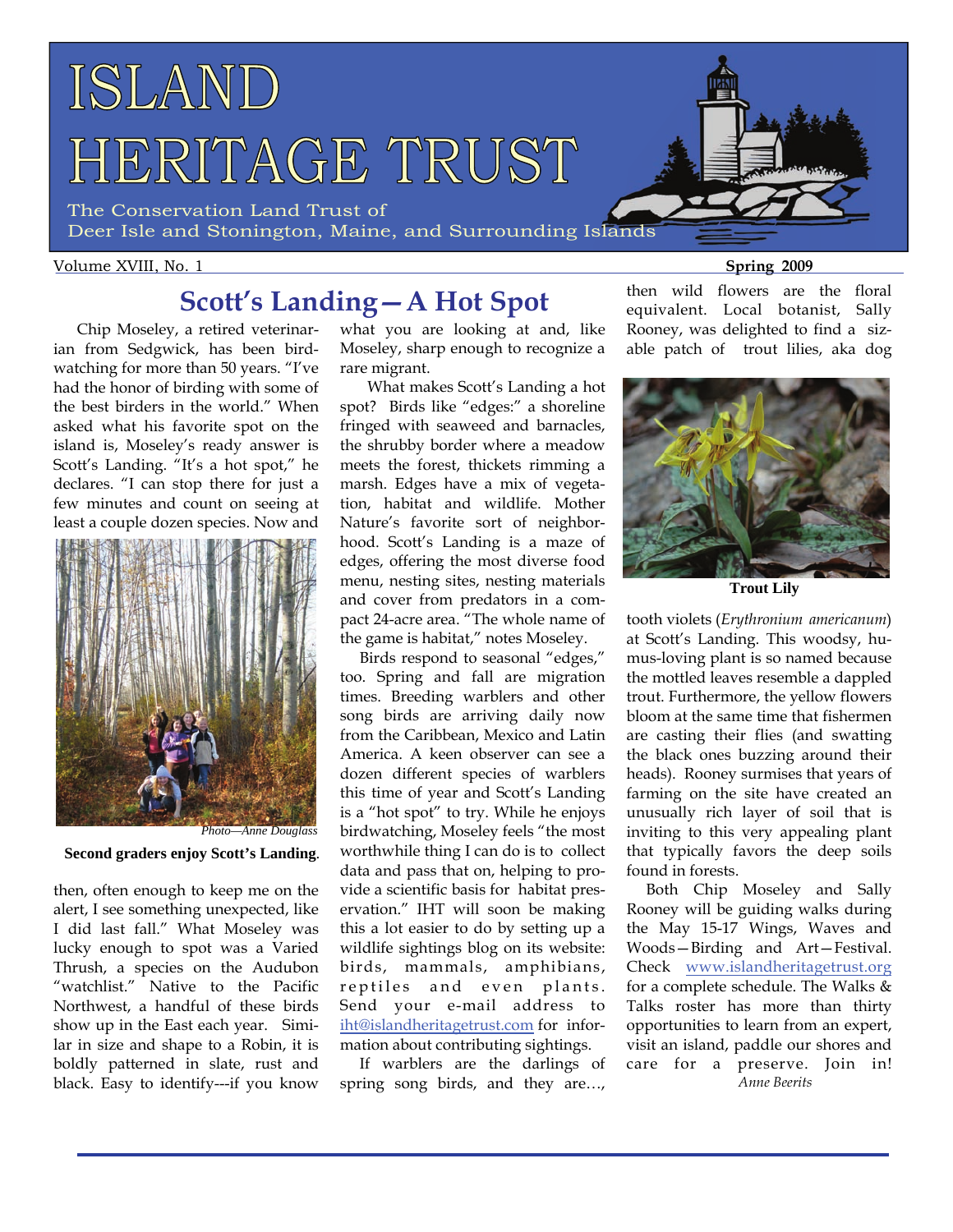

## **From The Executive Director: Mike Little**

 arrived on a blustery north wind, chilling the island in spite of the bright sun- shine. Signs of the change of season are all around us: reports of grackles and turkey vultures, a woodcock seen on Dunham Point Road; seed racks appearnig at vees and iv<br>season blossoms. By the time you read this spring will be turning into summer. Today, spring ing at V&S and M.D. Joyce's. The island is thawing out – and hope for the new

 We are talking with landowners about a couple of conservation easements that will add to the protected lands of the islands; our school programs are

 growing in sophistication and impact; the Lands Committee is engaged in an in-depth look at the land and resources of the island so that we can best focus our limited time and money on those projects that will bring the most bang-for-the-buck.

 Looking at Island Heritage Trust and the coming year, I feel hope. The world may be in crisis, but IHT ended last year with a balanced budget! Early revenues are not far off from last year's and I know that you will give as much as you are able to protect the land and waters of the island we all love – so I am hopeful for the new year! You can call me Pollyanna, but I have been so impressed by the wonderful people who make up IHT that I think that this will be a great year for your land trust.

## **From the President: Linda Campbell**

 As this is my first "letter from the President," I have much to say but little space in which to do so. First, I am honored to have been elected president. I could hardly have imagined that I would head the organization that helped lead me to move here full-time. I am constantly awe-

struck not only by the unique beauty that IHT has so steadfastly worked to protect, but by the true sense of community on the island. Whether we live here year round or for just a few weeks, most of us are here for two reasons: the natural beauty and the community. Since 1987, IHT has protected an astounding 1200+ acres through conservation easements and fee owned properties. We must continue to protect both the environment and public access, but also foster collaborations with other island organizations to strengthen and bring creativity to our collective efforts.

 This newsletter highlights both the wonderful results of our preservation of Scott's Landing (p. 1) and our continued collaboration with Opera House Arts (p. 6). Recently, IHT and the Island Community Housing Group submitted a



joint grant application to secure an Americorps member who will work with both organizations. The island has been designated as the least affordable community in Maine. Affordable housing with a conservation component makes sense. We are very excited about the possibilities in this new partnership.

 With a recently adopted Strategic Plan (12/08), new financial controls, a 2008 balanced budget and a tireless hardworking executive director (Mike Little), Island Heritage Trust is poised to continue to protect the island, the community and the cultural heritage that we so dearly cherish. Thank you to all who have volunteered and donated to our beloved organization. Keep it coming!

## **ISLAND HERITAGE TRUST NEWSLETTER** Trustees of IHT

 tural features that offer public bene- fit and are essential to the character Mission Statement The Mission of the Island Heritage Trust is to conserve significant open space, scenic areas, wildlife habitats, natural resources, historic and culof the Deer Isle area.

i<br>I

 $\overline{a}$ 

420 Sunset Road PO Box 42 Deer Isle, ME 04627 207-348-2455 iht@islandheritagetrust.org www.islandheritagetrust.org Mike Little, Executive Director George Fields, Stewardship Coordinator

Linda Campbell President Bill Haviland Vice President Pete Dane Treasurer Cathy Hart Secretary

Brian Clough Rena Day Josephine Jacob Sally Mills Judy McCaskey Ann Hooke Chick White Anne Beerits Roger Bergen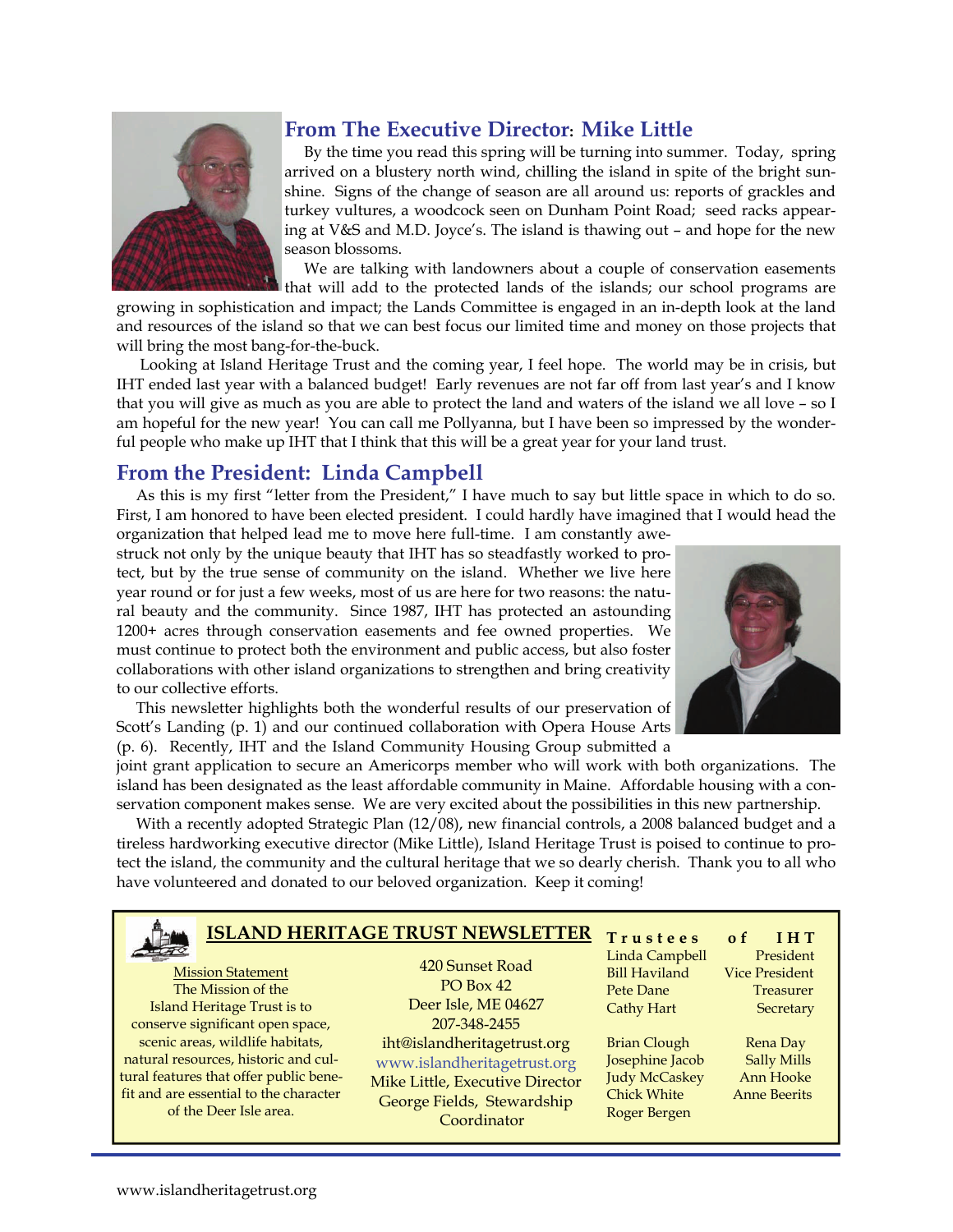## **Outreach Programs at the Elementary School**

 Elementary school field trips to island preserves give an opportunity for hands on learning in a natural setting.

 The kindergarten and first grades should get an award for being intrepid this winter. Both classes had trips that challenged the organizers! And added more items to the trip planning checklist. A "no-show" bus taught us the value of a song repertoire to keep spirits up while Plan B is determined. After bundling up on a very cold day it would have been a shame to go back to the kindergarten room without at least getting out into the sun and snow. So, with no bus, the class investigated the shapes of trees in winter and collected some winter weeds behind the school. Then we had an aerobic workout trampling a huge circle in the deep snow on the soccer field.

 After a snow-day interfered with the original date, it took two weeks to reschedule the first grade trip to Causeway Beach (we have learned to check the tide table). When we finally got there it was amazing to see all the debris tangled in the sea weed on the beach. When we had left the beach after our fall visit it was pristine!

 The mystery of the day was a strange growth found on a piece of rockweed. It was later identified by Mike Little as the calcareous tubes of *Spirorbis borealis* (a type of marine worm).

The Deer Isle Conservation Commission is looking for a few good Vernal Pools—to certify. If you would like to see if your pool qualifies for protection, please contact the Chair of the Commission, Jane McCloskey 348-6075

 Plans are beginning to take Beach; 1st grade—Causeway shape for spring field trips to the Beach; 2nd grade—Scott's Landpreserves. More teachers are be-ing; 3rd grade—Mariner's Park; ginning to take us up on the offer 4th grade– Shore Acres; 5th grade of pre-trip discussions in the –Settlement Quarry; 6th grade classroom. Brainstorming in ad-Barred Island; 7th grade—Pine vance of a preserve visit helps Hill; and 8th grade—Tennis Prekids connect their classroom serve. learning with what they might discover at "their" preserve.

 We are looking for people who to help Adopt A Preserve grow. would like to join the School Outreach effort and share their enthusiasm for the natural world in the classroom or in the field. Students and teachers welcome



*Photo courtesy of Anne Douglass*  **Mike Little examining seaweed with first graders** 

our involvement. A visit to a class can be as short as a "morning meeting" appearance or as long as it takes to coach a student working on a quarterly project. Each class at the Elementary School has adopted a preserve: kindergarten—Reach

 Call or email Jo Jacob (348-6997, [jjacob31@myfairpoint.net](mailto:jjacob31@myfairpoint.net))

 *Jo Jacob Outreach Chair* 

## **Saving Salamanders**

 A dozen of us spent more than an hour on the night of April 6--in the dark, in a driving rain, with gusting winds happily gawking at spotted salamanders. Doug Wilson ushered us to the vernal pool behind his studio where we found a dozen or so of the 6-8" creatures noted for their annual migration from the woodland duff to the "mating pool." (Because they dry up in the summer, vernal pools are not viable habitat for predator fish.) Then, in a hands-on contribution to species survival we helped dozens more get to the vernal pool side of the (Eggemoggin) road! Check the IHT website for two more vernal pool activities in early May.



*Photo—Leo Kenny*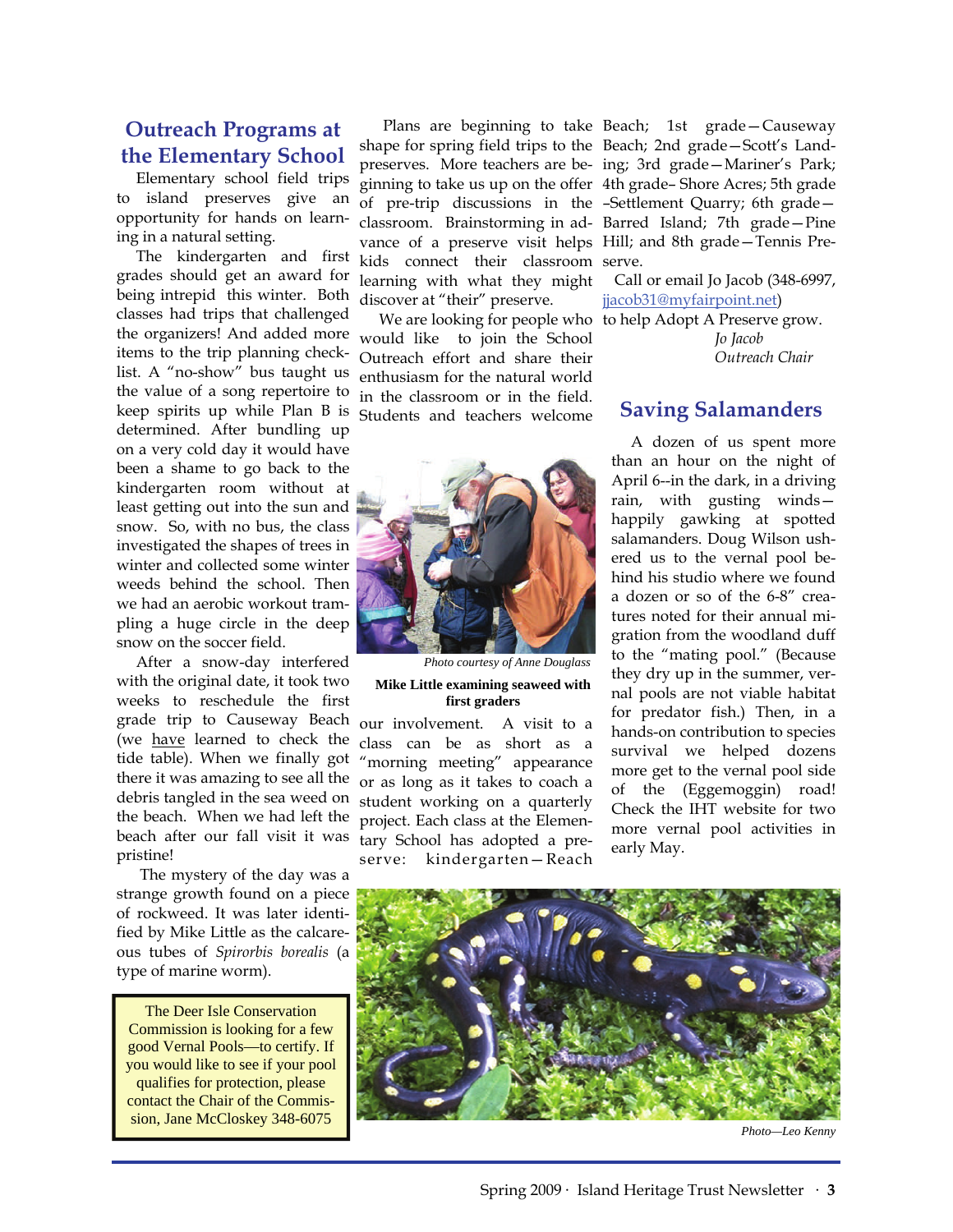## **Dick and Carol Bridges: "Grabbing an Oar"**

 Ask Dick and Carol Bridges why they serve as stewards for Island Heritage Trust and Dick points out that the IHT "has achieved a good balance in preserving the land." Carol adds with an engaging grin, "If you want a say in the direction the boat is going, you better grab an oar."

 Carol remembers that she got involved with the Island Heritage Trust many years ago, shortly after its founding, when people like Rowan Wakefield, Ken and Cherie Mason, and Dud Hendrick "tapped her on the shoulder." A realtor with Shepard's for almost as long, she acknowledges ruefully that in those early years, raising two daughters and with a demanding for the public to use." job, her support had to be, by necessity, limited. "Even then I for St. Helena island, visible from was an interested party, but you Stonington harbor. As stewards, can't always do everything you the Bridges are obliged to visit want," Carol explains. That has the island at least once a year to changed with time and she, to-determine whether the terms of gether with her fisherman hus-its conservancy are being met. In band, Dick, have served Deer Isle reality, Dick, a fisherman on Deer as stewards for IHT for the past Isle for some five decades, passes several years. They go on to say within fifty feet of St. Helena's that despite very real concerns by every time he goes out in the islanders that land going to the Katherine-Ellen, named, of Trust leaves the tax rolls and ulti-course, after their two daughters. mately may limit the availability That's easily 200 days out of the of land for purchase, neverthe-year and he pays attention to the less, IHT "opens up the shore to island. An aspect of their service people who might not have ac-as stewards that the Bridges have cess otherwise, as well as woods enjoyed has been getting to know

**In Memoriam**

During 2008, IHT received gifts in Memory of: *Margaret Brush Theresa Metcalf Pete Peterson Roger Steinharter Anne Van Buren* 



*Photo—Anne Sigmund* 

and trails that might not be there the island's owners, who live in Dick and Carol are stewards Camden and have had a camp on St. Helena's for decades.

 One of the issues that the Bridgeses feel strongly about is preserving what makes Deer Isle a special place, "a good place to live. People here help one another," Dick explains. "And they work together if there is a need."

That said, he goes on to note that things are very tough right now. "A fisherman can't survive on \$2 a pound lobster. If we lose fishing, the character of the island is gone." That's why people have to get involved, Carol concludes, and for us "working with the Island Heritage Trust is one of the ways we can help set the course for the island's future."

*Anne Sigmund* 

#### **Volunteer Opportunities FMI call 207-348-2455**

Office/Nature Shop Greet visitors, answer phone, sell shop items, assist with office tasks

#### Walks & Talks

Greet and orient participants at a Walks & Talks activity, collect names/contact info, and enjoy the program yourself!

Become a Volunteer Steward All of IHT preserves and conservation easements are assigned a steward who visits the property annually and ensures compliance with the easement term or with management goals.

#### **Preserve Workdays**

May 8-9 *Scott's Landing*  May 16 *Pine Hill*  May 20-21 *Crockett Cove Woods*  & *Barred Island* 

====================

June 6—World Ocean Day *Wreck, Round and Millet Islands*  Boats and bodies needed! 348-2455

==================== June 8 *Tennis Preserve* July 17-18 *Shore Acres*  July 27 *Settlement Quarry* August 3 *Tennis Preserve*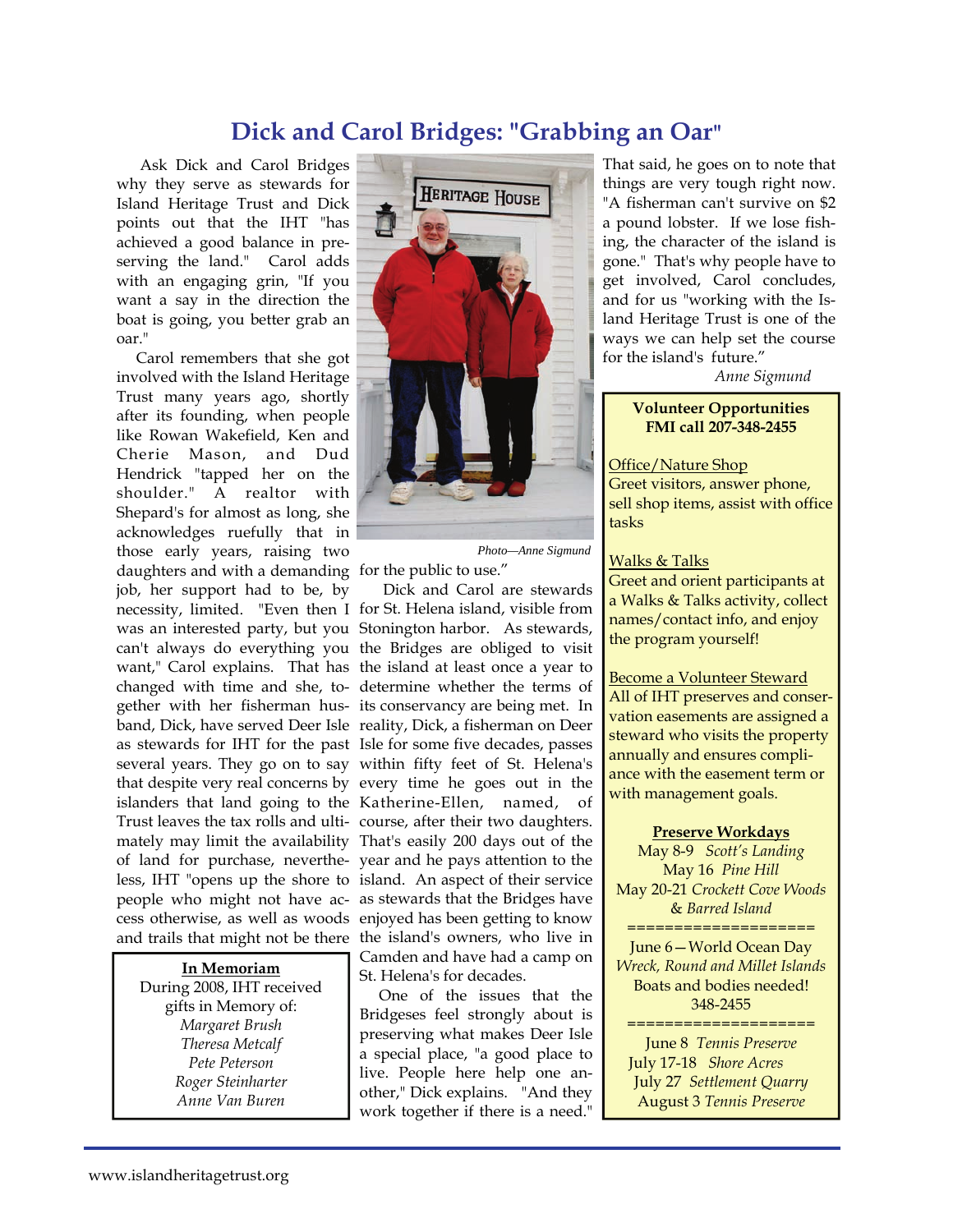#### **Tennis Preserve Plaque**

 Last fall, Ann Hooke and Joe Dorr installed an informational plaque, donated by Dr. Matthew Asbornsen and his wife Mimi (Tennis) Asbornsen, at the Tennis Preserve cemetery. The plaque provides some of the Toothaker family history as researched by Dr. Asbornsen, and is the second sign donated by the Asbornsens for the Tennis Preserve. The first plaque, located at what was once the Davis farm, shows the buildings Asbornsens have since donated are again nesting on Carney Is-Maine to expand the Tennis Pre-year, from the Causeway Beach. serve to its present 145 acres. IHT preserve.

#### **Stewardship**

markable variety of field, wood-summer? Check out the schedule



*Photo Elke Dorr* 

#### **Joe Dorr and Ann Hooke setting up a plaque at Tennis Preserve**

that once comprised the farm and land, shore and water birds that traces the Davis family history. can be found at Scott's Landing. Mimi Asbornsen's father, Dr. A well-known local birder, Chip June 6<sup>th</sup> for an island clean-up. Edgar Tennis, donated the Moseley, has been raving about And notice that our Wish List (p. original acreage to the State of the birds there, saying it is the 5) includes an aluminum skiff Maine establishing the preserve "best birding spot on Deer Isle!" that now bears his name. The An extra bonus is that the eagles additional land to the State of land and can be viewed, as last

holds conservation easements on season will be a messy memory, 45 of those acres and works with but the wrath that winter the State to manage the entire wreaked on the trees and shores The most exciting news to re-step forward to help open the port about the preserves is that trails. Would you like to join this birders have discovered the re-effort during this spring or By the time you read this, mud of the preserves will still be in evidence. Each year volunteers

of workdays listed in the newsletter (p. 4). To keep our two beaches, the Causeway Beach and Reach Beach at Gray's Cove, clean, individuals, organizations, and families sign up for a week to clean one beach or the other. To do this, contact the IHT office 348-2455.

 To keep IHT's islands clean, we depend on willing skippers with boats and willing hands to do the bending and scrambling along rocky shores. Do you enjoy an excuse to get out on the water and have a boat that can land people on islands? Join us on and a trailer.

 *Ann Hooke Stewardship Chair ========================* 

**www.islandheritagetrust.org**  Join IHT or donate online Sign up for PDF version of the Newsletter Updates for Walks & Talks Special Events Useful Links Island Wildlife Inventory ========================

 Leave a lasting legacy Remember IHT in your will.

| <b>Island Heritage Trust Membership</b>                                            |
|------------------------------------------------------------------------------------|
| I/we want to help IHT preserve the natural beauty and way of life on Deer Isle     |
| now and for future generations                                                     |
| Enclosed is my tax-deductible membership donation                                  |
| _\$250 Conservator __\$100 Sustaining __\$50 Family __\$35 Individual              |
|                                                                                    |
|                                                                                    |
|                                                                                    |
| Summer Address <b>Summer</b>                                                       |
| Electronic newsletter (PDF) _____ yes!<br>Email <u>___________________________</u> |
| A remarkable 70% of IHT's operating budget comes from member donations!            |
| Thank you for joining that effort!                                                 |
| Please mail form to: Island Heritage Trust / PO Box 42 / Deer Isle, ME 04627       |
|                                                                                    |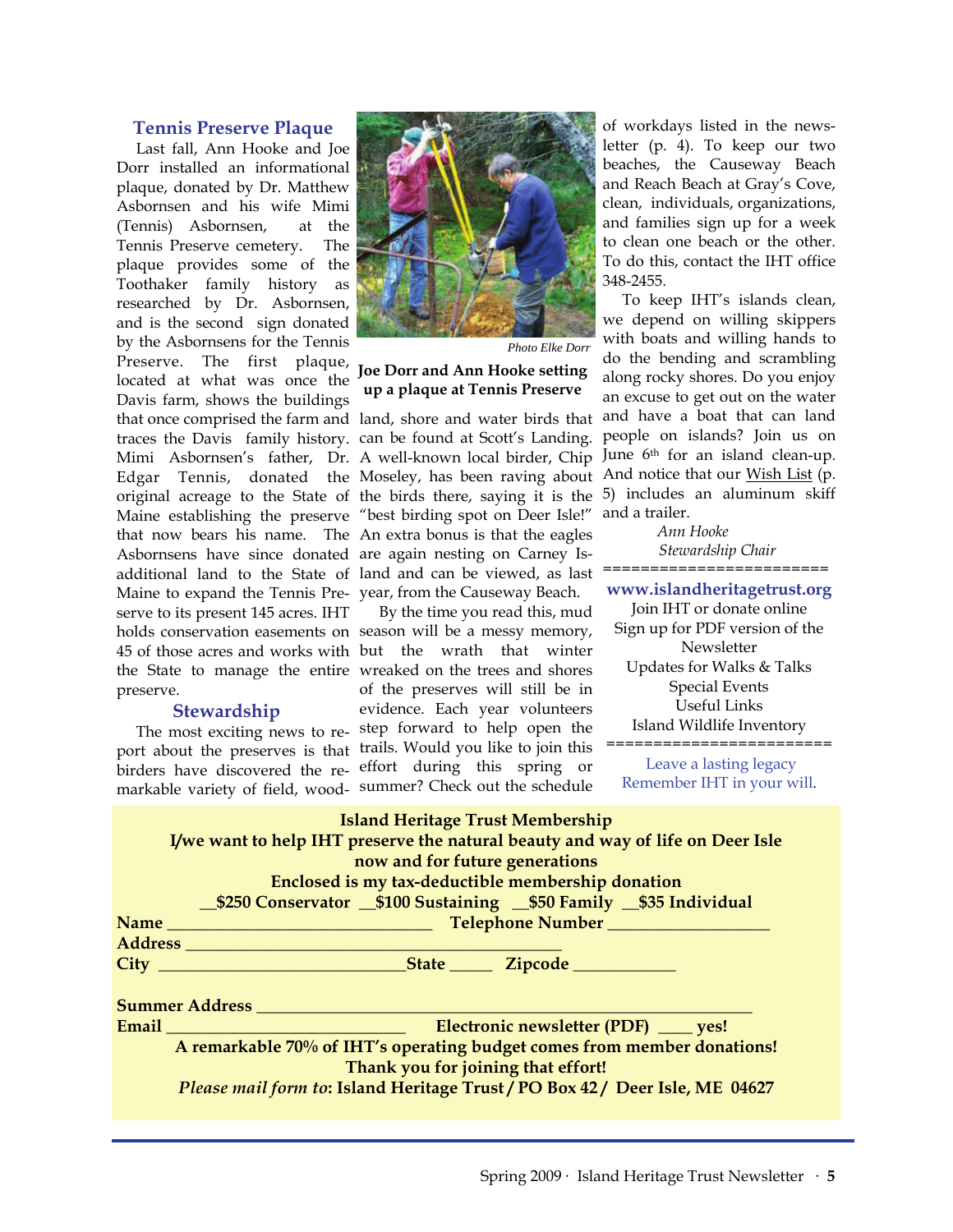## **Space as Art: Dancing in the Quarry**

 When Island Heritage Trust bought the Settlement Quarry in zawa looked at a piece Stonington, dancing in it was far of cable lying on the from anyone's mind. But, the ground and said, open space with wonderful "Wouldn't it be wonviews of the sea and inner derful if we could aniislands, and terraces made by mate it." And so they quarrying, is a natural amphi-did. Kanazawa and her theater.

flat place and the ocean behind walked, a star was born. it…"

nazawa (dancer, puppeteer and to do 'Our Town.'" artist) perform "Come, Stay, Go," crime."

 At the Quarry, Kanahusband Mark Kinchi

ing, she says, "Once I saw the and a lot of community members tow truck. Quarry, I knew instantly…when I from Brooksville to work the walked up that road and saw the arms and legs when Cableman for "Habitat." Chase says, "If we

 That year a five-day work-led to the 2007 performance that be as finished as dance pieces can shop, with both community people are still talking about. By be. members and professional danc-2007 Chase said they "cleaned up ers participating, led to a small the narrative, and learned what remarkable is the access Chase performance at the Quarry. It would and wouldn't translate and Kanazawa have to the showed Chase that she needed from the gym floor," the site of Quarry. "Usually," they say, "a "color and scale" in the next some rehearsals, to the Quarry. site-specific piece is developed piece and, after seeing Mia Ka-As Chase says, "We didn't want off the site. Then a stage is built, The first performance, in 2006, be very hard." Next year it will

at the Opera House, Chase knew year, either. "Habitat,", due to be fact, that Mike Little has been she had found her "partner in performed in August, is, accord-asked to speak at the Maine Land And they aren't going to this is very different. So unusual, in



*Photo—Alice Wilkinson* 

#### **Mia Kanazawa and Alison Chase**

 Alison Chase saw it as a per-created a 30-foot tall man who in the Quarry when no one is formance space. Looking for an looked as if he was made of ca-there." Not exactly no one: there outside space in 2003 for a project ble, and, using Rick Weed's exca-will be an excavator and dancers. Opera House Arts was sponsor-vator to hang Cableman from, Oh, and Charlie Peabody and his

> This year is development year had to do it in one year, it would

ing to Kanazawa, "what happens Trust Conference in May on What makes these pieces so and the piece is performed." This unusual community collaborations.

> **Items IHT could use: Wish List** Bookcase for the office Gas-powered brush cutter Outdoor thermometer Bird feeders Utility trailer Aluminum skiff, motor and trailer Bluebird houses Small tables for shop



**Shadbush at Settlement Quarry** 

*Photo—Barbara Southworth*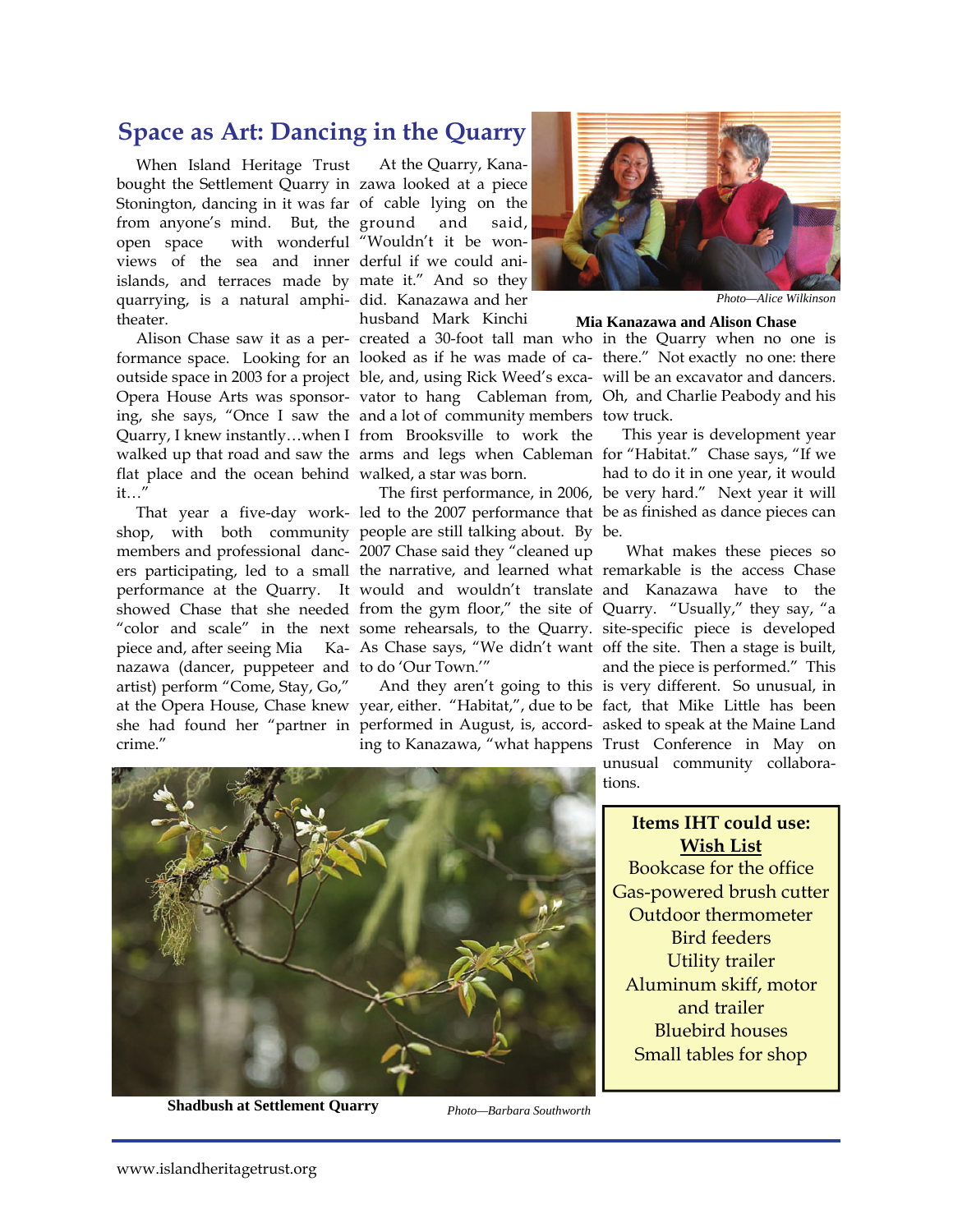

**Winterfest 2009**. **Making peanut buttered pine cones for the birds** 

#### **IHT Nature Shop**

in our new facility, the IHT Nature Shop is gearing up for to investigate. Often, as in the 2009. You will find: plush Audubon birds from Wild Republic; field guides (including several specific to Deer Isle); note cards by various island artists; and "The Best Map of Deer Isle" (a compilation of nine USGS topographic maps). To these have been added a selection of binoculars for the beginning birder; pocket magnifiers and hand lenses for the experienced, as well as budding naturalist; IHT logo caps and T's; posters, and puzzles, yo-yos and other rainy day amusements. The Shop is open daily from 8-4pm, but it is always best to call ahead.

### **Seals and More**

 IHT member Anne Sigmund recently had a visitor to her shore—a young harp seal. Called a "beater" these are post-weaning juveniles who have gone on "swim-about" exploring far from their Arctic home. These, along with Hooded Seals are generally called "Ice Seals," and in recent years they have been coming to our shores in late winter.



 In January, IHT Executive Director Mike Little attended a Seal Stranding Workshop given by Allied Whale at the College of the Atlantic in Bar Harbor. IHT is case of Anne's visitor, these felnow part of the reporting net-lows are just resting up or sunwork for seal and other marine bathing! Usually, they are soon mammal strandings. *Photo Howard Willinghan* 

After a successful first season or the stranding hotline at 207- then from a distance. They are rine creature on your shore, you tected under the Marine Mammal should report it to IHT (348-2455) Protection Act. Please observe 288-5644 and someone will come wild animals, and they bite!

**Coming this Spring!**  Mark Island Light by Marnie Reed Crowell.



ing this very readable and enjoyable history of the Deer Island Thorofare Light in order to raise funds for the ongoing maintenance of the 1857 lighthouse. Both Mark Island and its lighthouse belong to IHT. While the Coast Guard maintains the light and foghorn, IHT must maintain the building. You can help by buying this book or contributing directly to the Mark Island Light Fund at IHT, PO Box 42, Deer Isle, ME 04627. *Price \$12.50 plus tax*.

 If you see a seal or other ma-from humans. All seals are proon their way without any help



 **IHT Walks & Talks continue through the winter with Birding Adventures** 

*Photo: Jo Jacob*